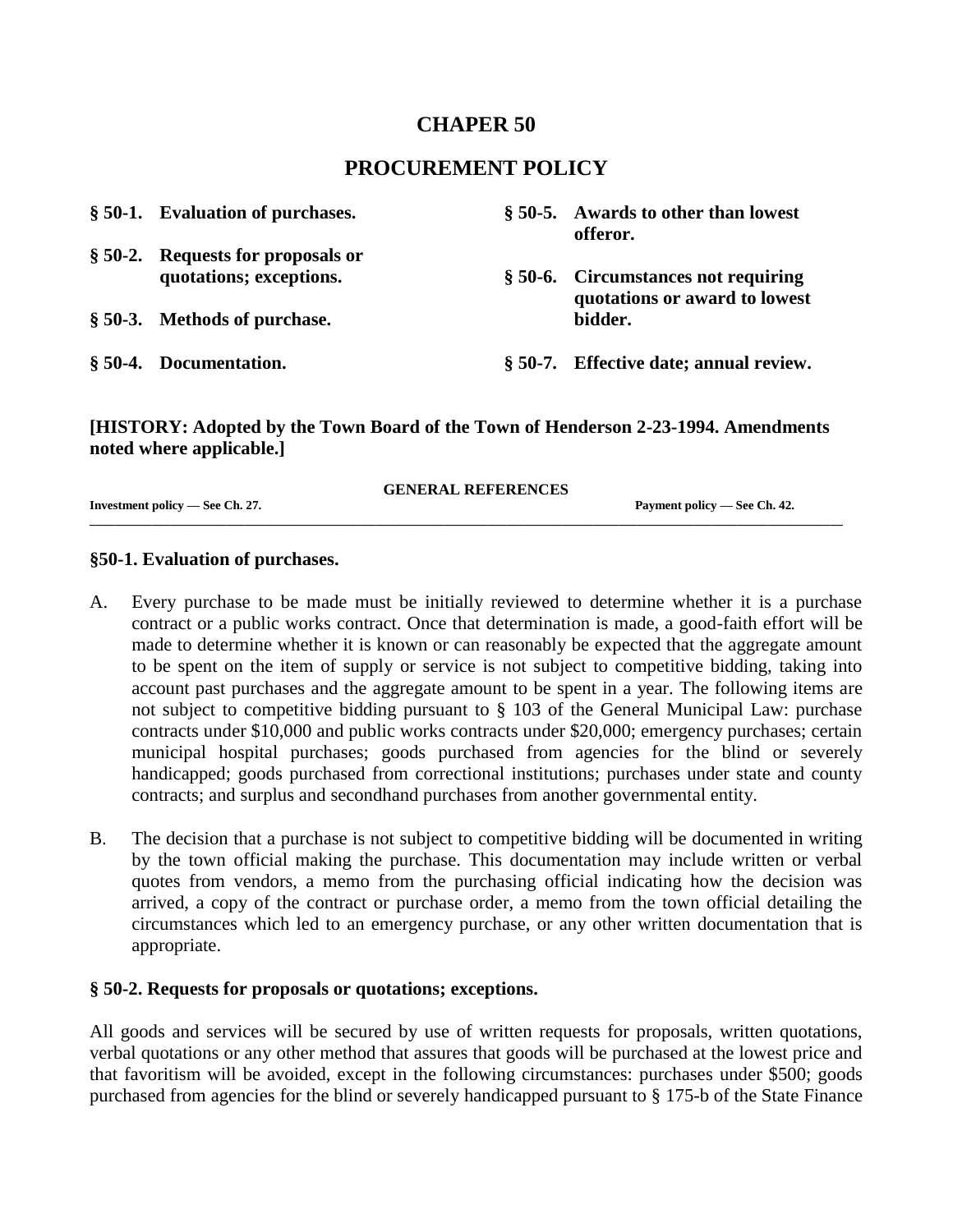Law;<sup>1</sup> goods purchased from correctional institutions pursuant to  $\S$  186 of the Correction Law; purchases under state contracts pursuant to § 104 of the General Municipal Law; purchases under county contracts pursuant to § 103, Subdivision 3, of the General Municipal Law; or purchases pursuant to § 50-6 of this chapter.

## **§ 50-3. Methods of purchase.**

A. The following method of purchase will be used when required by this policy in order to achieve the highest savings.

| <b>Estimated Purchase Amount</b> | <b>Method</b>        |
|----------------------------------|----------------------|
| \$500 to \$2,500                 | 3 verbal quotations  |
| \$2,501 to \$19,999              | 3 written quotations |

B. A good-faith effort shall be made to obtain the required number of proposals or quotations. If the purchasing town official is unable to obtain the required number of proposals or quotations, that official will document the attempt made at obtaining the proposals. In no event shall the failure to obtain the proposals be a bar to the procurement.

### **§ 50-4. Documentation.**

Documentation is required of each action taken in connection with each procurement.

# **§ 50-5. Awards to other than lowest offeror.**

Documentation and an explanation is required whenever a contract is awarded to other than the lowest responsible offered. This documentation will include an explanation of how the award will achieve savings, how the offered was not responsible or why the offer was not responsive, determination of which may not be challenged under any circumstances.

# **§ 50-6. Circumstances not requiring quotations or award to lowest bidder.**

In the following circumstances it is not in the best interests of the Town of Henderson to solicit quotations or document the basis for not accepting the lowest bid.

A. Professional services.

 $\ddot{\phantom{a}}$ 

(1) Services requiring special or technical skills, training or expertise. The individual or company must be chosen based on accountability, reliability, responsibility, skill, education and training, judgment, integrity and moral worth. These qualifications are not necessarily found in the individual or company that offers the lowest price, and the nature of these services are such that they do not readily lend themselves to competitive procurement

<sup>1</sup> Editor's Note: Section 175-b of the State Finance Law was repealed by L.1995, c.83 **§** 33. See now **§** 162, Subdivision 6, of the state Finance Law.